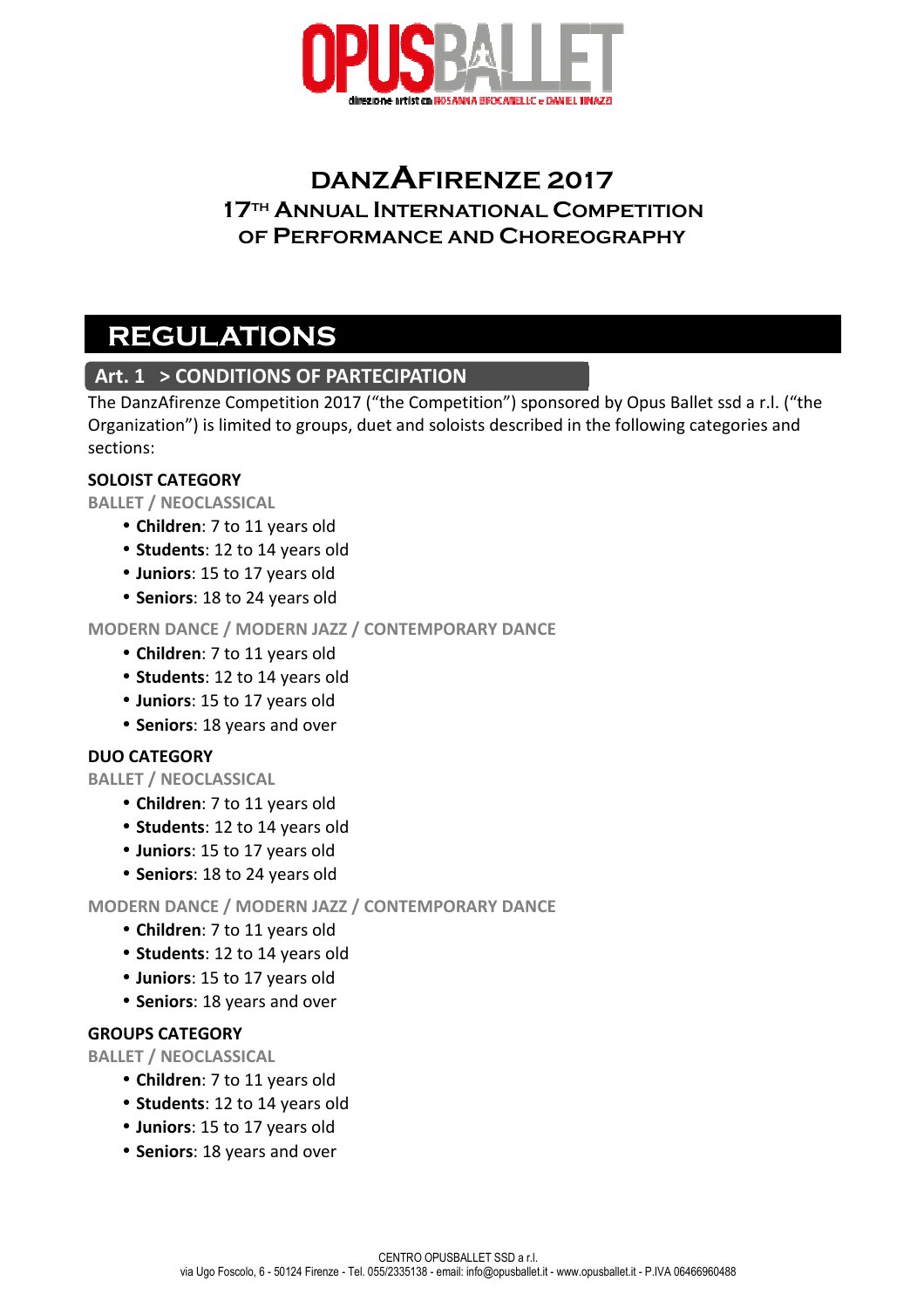

#### **MODERN DANCE / MODERN JAZZ / CONTEMPORARY DANCE**

- • **Children**: 7 to 11 years old
- **Students**: 12 to 14 years old
- **Juniors**: 15 to 17 years old
- **Seniors**: 18 years and over

#### **HIP HOP / DANZE URBANE**

- • **Children**: 7 to 11 years old
- **Students**: 12 to 14 years old
- **Juniors**: 15 to 17 years old
- **Seniors**: 18 years and over

*Note: The candidate's age category is calculated based on the age of the candidate on July 3, 2017. A first, second and third place will be decided for each Accepted Discipline.* 

## **Art. 2 > PROGRAM**

#### **2.1 > BALLET AND NEOCLASSICAL SECTION**

Candidates of the Ballet and Neoclassical Section must perform:

- a variation if the candidate is performing solo;

- a free duo or trio with a **maximum duration of 3 minutes** or a pas de deux or pas de trois if the candidates must be registered in the **DUO** category;

- free or repertory choreography with a **maximum duration of 5 minutes** for groups;

Participants in the **SOLOISTS CHILDREN** (7-11 years old) and **SOLOIST STUDENTS** (12-14 years old) categories should present pieces appropriate to their level of technique with a **maximum duration of 2 minutes**.

Participants in the **SOLOISTS JUNIORS** (15-17 years old) can present free variations with a **maximum duration of 3 minutes**, or select one of the repertory pieces.

Participants in the **SOLOISTS SENIORS** (18-24 years old) should follow a variation from one of the following classical ballet repertories.

It is advised to choose a repertory version that is in use by the most accredited international companies so as to ensure the highest level of technique and artistic integrity.

### **2.2 > MODERN SECTION**

Candidates in the modern section must perform:

- a free variation for **solo candidates** or **couples** with a **maximum duration of 3 minutes**;

- a free choreography for groups enrolled in the **GROUPS CHILDREN** (7-11 years old), **STUDENTS**

(12-14 years old) and **JUNIORS** (15-17 years old) with a **maximum duration of 4 minutes;**

- a free choreography for groups enrolled in the **SENIORS CATHEGORY** (18 years and older) with a **maximum duration of 5 minutes;** 

For modern categories will also be evaluated choreography creation, and the technical execution.

### **2.3 > HIP HOP SECTION**

Groups in the **HIP HOP** section can present a free choreography with a **maximum duration of 4 minutes**.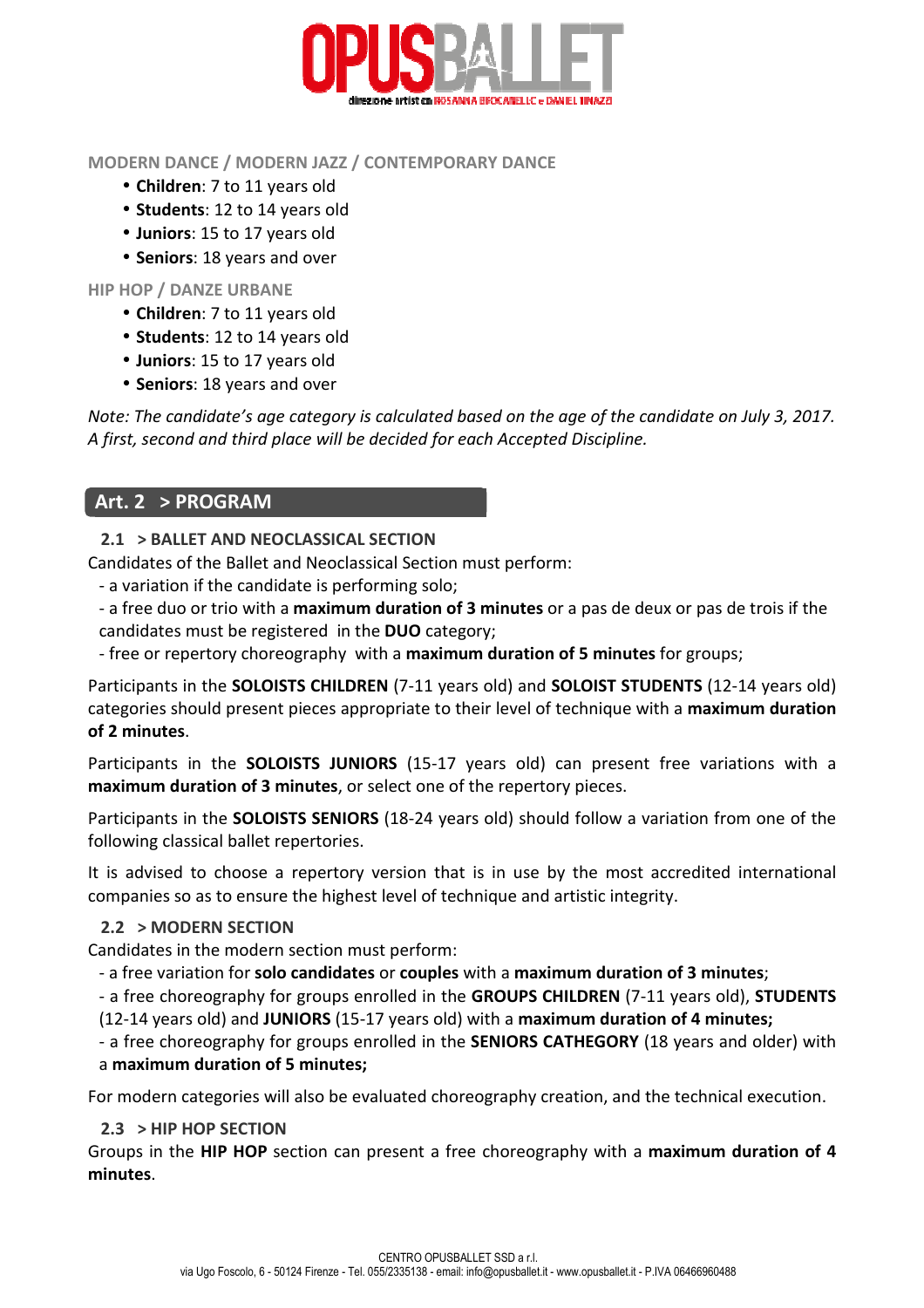

#### **2.4 > LIMITS**

A candidate may be eliminated from the Competition if he/she does not abide by the registration time limits and performance time limits.

### **Art. 3 > COMPETITION LOCATIONS**

Will be three dates and for each there will be an individual competition for all participants with adjudicated winners. The winners of the three dates will be invited to compete in the National Finals which will take place 2 and 3 July in Florence for the national title, money prizes and scholarships. All the winners of the Finals will perform at the Gala, which will take place at the close of the Competition.

#### **3.1 > CALENDAR**

It is at the candidate's discretion to choose the Competition location which must be clearly stated on the registration form.

Following is the list of dates and locations for the Competitions:

# **NAPOLI SUNDAY 23 APRIL 2017**

#### **TEATRO TROISI**

Via Leopardi, 192 - *www.teatrotroisinapoli.it*

# **FIRENZE SUNDAY 7 MAY 2017**

### **TEATRO PUCCINI**  Via delle Cascine, 41 – *www.teatropuccini.it*

# **PADOVA SUNDAY 21 MAY 2017**

#### **PICCOLO TEATRO DON BOSCO**

Via Asolo, 2 - *www.piccolo-padova.it*

#### **3.2 > LOGISTICAL INFORMATION**

Opus Ballet will set the rehearsal schedule for each category the week prior to each competition. This information will be available 3 days before the date at **www.opusballet.it**.

The technical specifications for all the theaters can be viewed at www.opusballet.it by clicking on the Concorso link then the theater name.

The performances will have white stage lights only.

The results of each competition will be communicated at the end of each evening.

Travel and subsistence expenses are borne by the participants.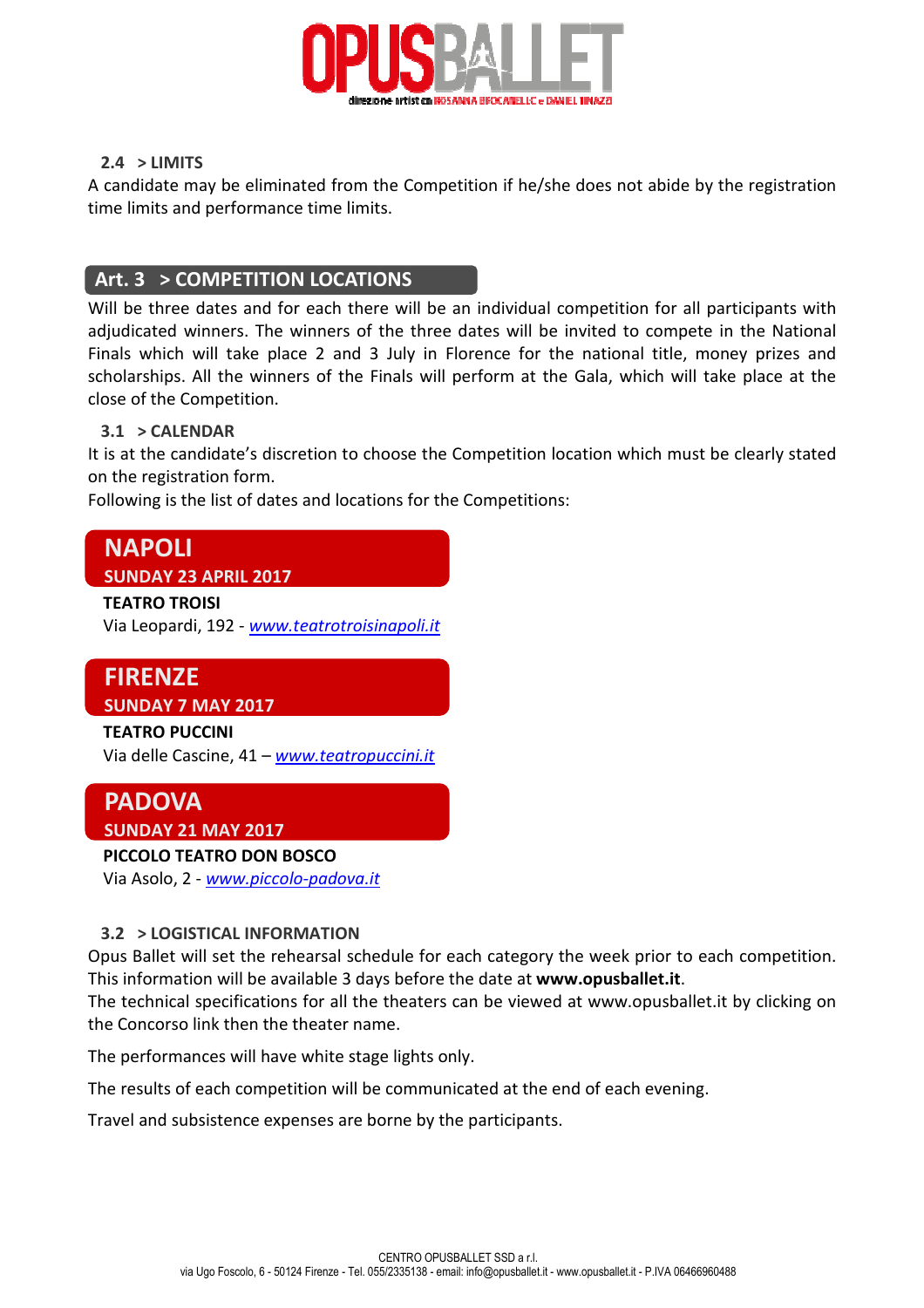

#### **3.3 > FINALS**

The **1st, 2nd, and 3rd place winners** for each category of each of the 3 competitions will proceed to the **FINALS – without payment of additional fees**. At the Finals, the scholarships, the money prizes and the plaques will be assigned, including the Targa Premio Leonardo for which each audience member will receive a card to vote.

# FINALS **> FIRENZE**

#### **1 - 2 JULY 2017**

#### **TEATRO OBIHall**

Lungarno Aldo Moro, 3 - *www.obihall.it*

The Finals will be performed with simple stage lighting which will be agreed upon with the Organization at the time of the rehearsal.

The dimensions of the stage at Teatro OBIHall are: 14 meters long by 11 meters deep with black framing.

#### **3.4 > SCHEDULE**

The Competitions will always take place in the afternoon/evening hours and will be open to the public with paid admission. Each candidate (soloist, group or couple) can be accompanied by one responsible adult who will receive a pass; this person in charge must be approved by the Organization.

Travel, food and lodging expenses are the responsibility of the candidates.

#### **3.5 > GALA**

#### **JULY 2017 > Crossroads-incroci di danza**

All the winners of the Finals will perform at the Gala after the Competition. The **GALA** will be held at the **Crossroads - incroci di danza Festival** alongside the Company and other notable names in dance as well as the press.

#### **Art. 4 – JUDGING PANEL**

The Jury will be comprised of prestigious, internationally recognized individuals, Italian and foreign, and of varied dance disciplines. The Jury, judging on technique, interpretation and choreographic excellence, will choose the winners of the Competition. The decisions of the Jury are final.

| ARIANNA BENEDETTI, docente e coreografa internazionale                                    |
|-------------------------------------------------------------------------------------------|
| LISA BRASILE, direttrice artistica Meltin Pot HipHopDanceCompany                          |
| ROSANNA BROCANELLO, direttrice artistica Opus Ballet<br>JUR                               |
| <b>SAMUELE CARDINI, coreografo e direttore R.O.S. [Research Open Space]</b>               |
| <b>CHARLENE CAMPBELL CAREY</b> , direttrice artistica Rocky Mountain Ballet Theatre - USA |
| KRISTINA GRIGOROVA, già ballerina solista del Teatro alla Scala di Milano                 |
| BRUNO MILO, già primo ballerino e Maître de Ballet                                        |
| LAURENT MINATCHY, danzatore Meltin_Pot HipHopDanceCompany                                 |
| TAMAS MORICZ, direttore artistico associato Ballet Vlaanderen - BELGIO                    |
| <b>ANGELA PLACANICA, docente Opus Ballet</b>                                              |
| DOMINIQUE PORTIER, già primo ballerino del Teatro dell'Opera di Lione                     |
| <b>GIACOMO QUARTA, docente Opus Ballet</b>                                                |
| <b>GIUSI SANTAGATI, docente Opus Ballet</b>                                               |
| <b>SABRINA SECCHI, docente Opus Ballet</b>                                                |
| JANET SMITH, direttrice artistica Northern School of Contemporary Dance - Leeds (UK)      |
| <b>DANIEL TINAZZI, direttore artistico Opus Ballet</b>                                    |
| MARILÙ URCIUOLI, già ballerina solista al Teatro San Carlo di Napoli                      |
| <b>CLAUDIA ZACCARI</b> , già prima ballerina del Teatro dell'Opera di Roma                |
|                                                                                           |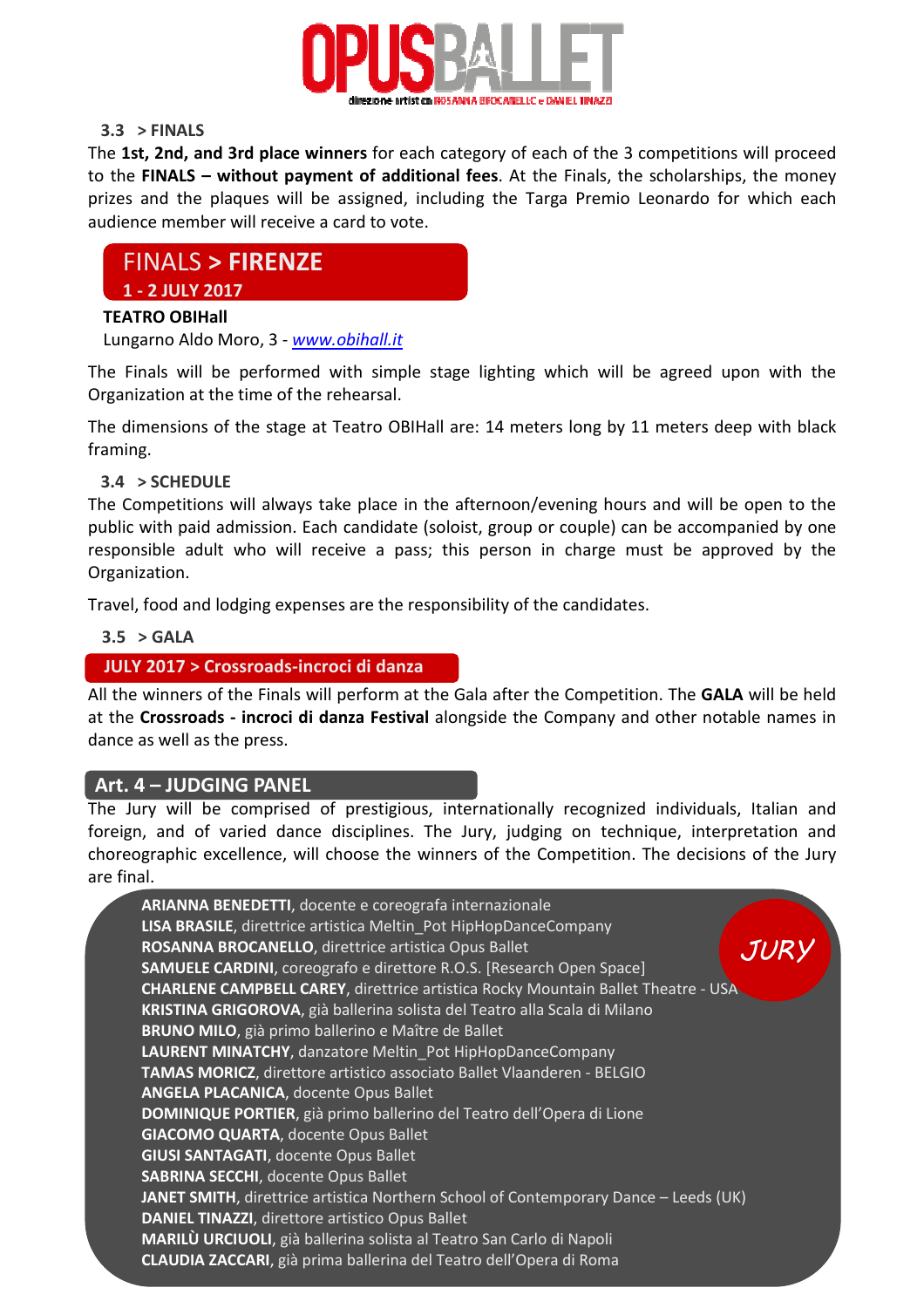

# **Art. 5 - PRIZES**

**The whole prize pot has a total value of approximately 60,000 euro which is comprised of prize money, scholarships, open class cards and opportunities to perform in various festivals and shows.** 

**All first place winners of the Finals and winners of the Leonardo Award and Audience's Choice Award will be invited to perform at the Gala which will be part of the Crossroads - incroci di danza Festival (July 2017).** 

#### **5.1 > SCHOLARSHIPS**



#### **5.2 > PRIZES**

In the event that there are two winners, the money prize will be divided between the winners.

For each section: **SOLOISTS CATEGORY (sez. BALLET/MODERN DANCE)**

#### **Children**

**1 st PLACE**\_ 4 free lessons at one Opus Ballet Workshop in 2017/2018 (valued at €100) + plaque **2 nd and 3rd PLACE**\_ plaque

#### **Students**

**1 st PLACE** \_Open Card for one Opus Ballet Workshop in 2017/2018 (valued at € 500,00) + plaque

**2 nd and 3rd PLACE**\_Open Card for 5 days of one workshop in 2017/2018 (valued at € 300,00) + plaque

#### **Juniors**

**1 st PLACE**\_€ 200,00, scholarship to study at the Opus Ballet Professional Formation Course in 2017/2018, Open Card for one Opus Ballet Workshop in 2017/2018 (valued at € 500,00) + plaque

**2 nd PLACE**\_ scholarship to study at the Opus Ballet Professional Formation Course in 2017/2018, Open Card for 5 days of one workshop in 2017/2018 (valued at € 300,00) + plaque

**3 rd PLACE**\_ scholarship (50%) to study at the Opus Ballet Professional Formation Course in 2017/2018, Open Card for 5 days of one workshop in 2017/2018 (valued at  $\epsilon$  300,00) + plaque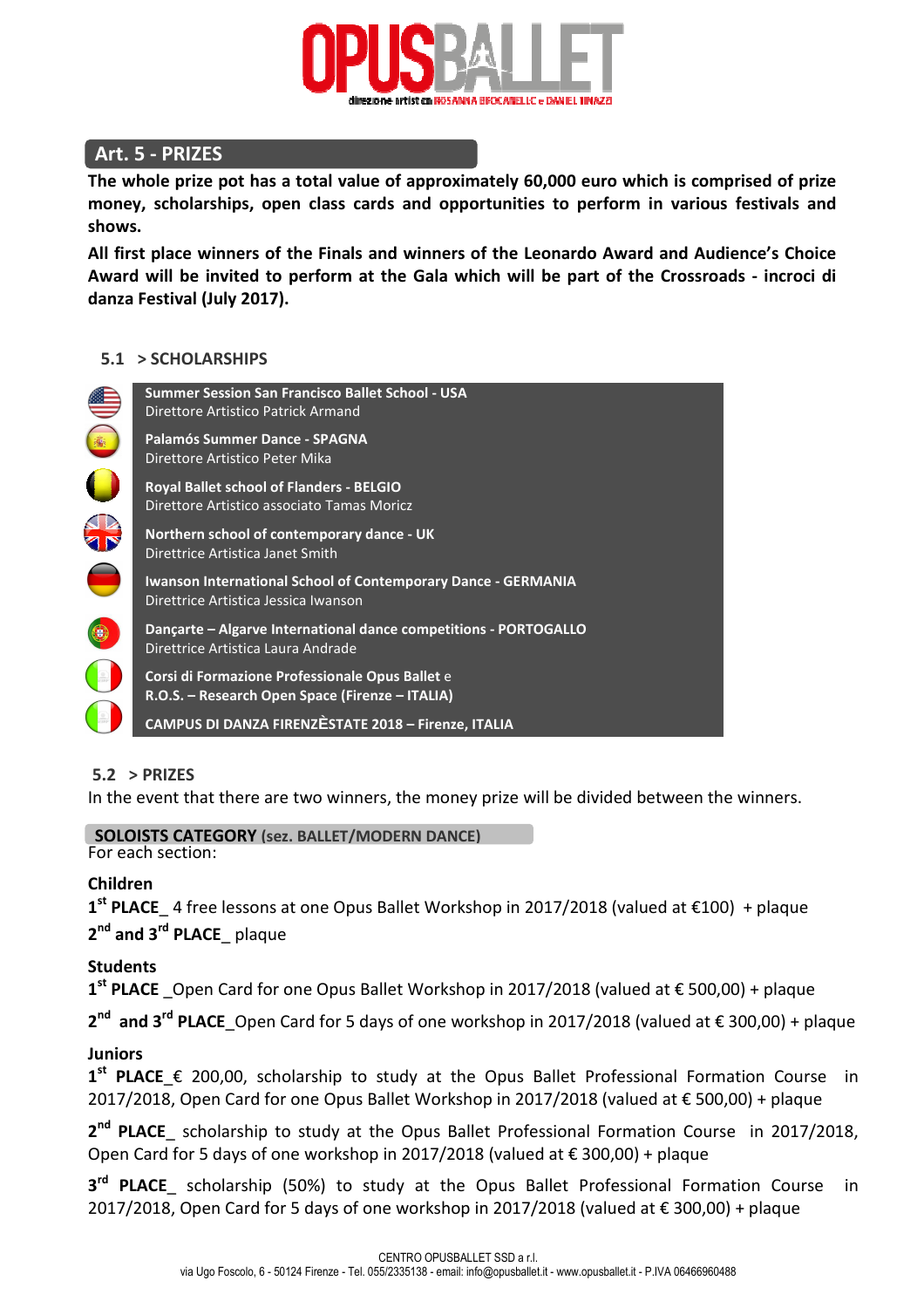

#### **Seniors**

**1 st PLACE**\_€ 400,00, Open Card for one Opus Ballet Workshop in 2017/2018 (valued at € 500,00) **2° PREMIO**\_€ 150,00, Open Card for one Opus Ballet Workshop in 2017/2018 (valued at € 500,00)

**3° PREMIO** Open Card for one Opus Ballet Workshop in 2017/2018 (valued at € 500,00) + plaque

**DUO CATEGORY (sez. BALLET/MODERN DANCE)**

For each section:

#### **Children**

**1 st PLACE**\_ 8 free lessons at one Opus Ballet Workshop in 2017/2018 (valued at €400) + plaque

**2 nd and 3rd PLACE**\_ plaque

#### **Students**

**1 st PLACE**\_ 16 free lessons at one Opus Ballet Workshop in 2017/2018 (valued at €400) + plaque **2 nd and 3rd PLACE**\_ plaque

**Juniors** 

**1 st PLACE**\_ 2 Open Card for one Opus Ballet Workshop in 2017/2018 (valued at € 1000,00) + plaque

**2 nd PLACE \_** 16 free lessons at one Opus Ballet Workshop in 2017/2018 (valued at €400) + plaque

**3 rd PLACE**\_ plaque

#### **Seniors**

**1 st PLACE**\_€ 500,00, 2 Open Card for one Opus Ballet Workshop in 2017/2018 (valued at € 1000,00)

2<sup>nd</sup> PLACE\_2 Open Card for one Opus Ballet Workshop in 2017/2018 (valued at € 1000,00) + plaque

**3 rd PLACE**\_2 Open Card for 5 days of one workshop in 2017/2018 (valued at € 600,00) + plaque

**GROUPS (sez. BALLET/MODERN DANCE/HIP HOP)** 

For each section:

#### **Children**

#### **1 st PLACE BEST CHOREOGRAPHY**

8 free lessons at one Opus Ballet Workshop in 2017/2018 (valued at € 200,00) + plaque

**2 nd and 3rd PLACE**\_ plaque

#### **Students**

#### **1 st PLACE BEST CHOREOGRAPHY**

16 free lessons at one Opus Ballet Workshop in 2017/2018 (valued at € 400,00) + plaque

**2 nd and 3rd PLACE**\_ plaque

#### **Juniors**

#### **1 st PLACE BEST CHOREOGRAPHY**

16 free lessons at one Opus Ballet Workshop in 2017/2018 (valued at € 400,00) + plaque

**2 nd and 3rd PLACE**\_ plaque

#### **Seniors**

**1 st PLACE BEST CHOREOGRAPHY** \_€ 1.000,00 + plaque

**2 nd PLACE**\_€ 350,00 + plaque

**3 rd PLACE**\_plaque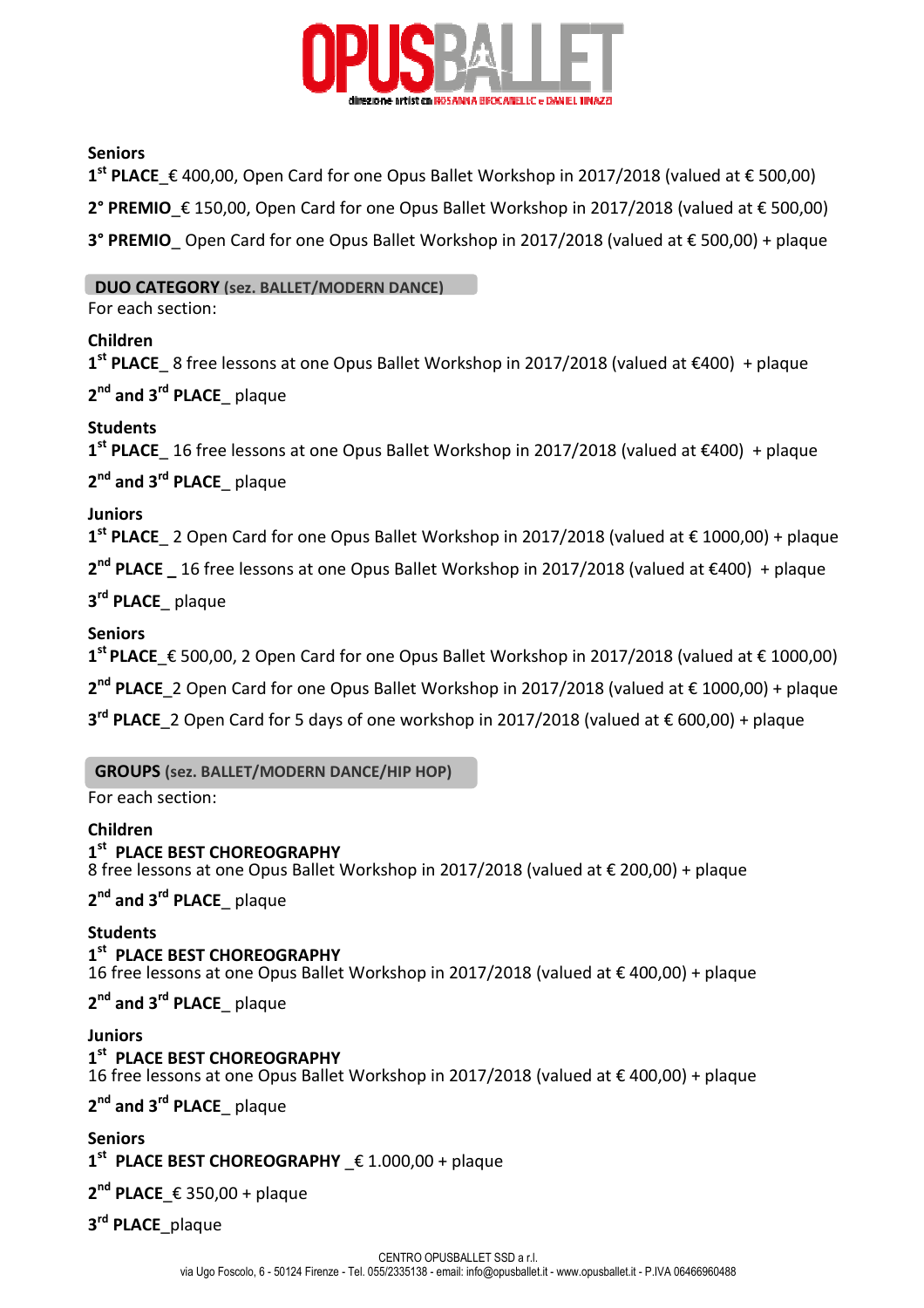

#### **LEONARDO AWARD**

Invitation to perform at the International Festival NU:DA – NUOVA DANZA 2018 Scholarship to study at R.O.S. – Research Open Space 2017/2018 (valued at € 3.000)

#### **Art. 6 - INSCRIPTION**

#### **6.1 > REQUIRED DOCUMENTATION**

To participate in the Competition, candidates must send the following documents – available at www.opusballet.it - to Centro Opus Ballet, via U. Foscolo 6, 50124 Firenze:

- Registration form completed in full;
- Self-declaration of good health and fitness of the candidate (not necessarily a doctor's note) with the signature of the parents (for minors)
- Photocopy of passport for persons from outside the European Union;
- Curriculum vitae for the interpretive soloist or for the choreographer of a group;
- A passport-size photo of the soloist or the choreographer of the group;

• For the Choreographic Composition Section, a list of the dancers (first name, last name, date of birth, address, telephone, email);

• For minors: authorization to participate in the Competition, signed by the parents;

• Payment of required participation fees, which are nonrefundable, should be made via bank transfer to: c/c Banca Credem in the name of "Centro Opus Ballet SSD a r.l.", codice IBAN IT56C0303202802010000002509 (SWIFT CODE – BACRIT 21327) indicando nella causale "XVII Concorso DANZAFIRENZE 2017" and specifying the location of the Competition you will be performing in.

#### **6.2 > TERMS OF PARTICIPATION**

All documents must be sent **15 DAYS BEFORE THE COMPETITION YOU WILL BE PERFOMRING IN**.

The Organization will not count applications received without the required documentation or those sent beyond the indicated date. To this end, the postal stamp will be the indicator.

**6.3 > COSTS OBLIGATORY REGISTRATION** for each choreography: **€ 15,00**

**SOLOIST: € 55,00** 

**DUO: € 85,00** 

**GROUPS** (ballet, modern/contemporary, hip hop):

#### **€ 105,00 and € 15,00 for each dancer**

Candidates may participate in more than one Category, provided that the appropriate fees are paid for each Category with a discount of 10% on "SALDO CONCORSO" (*see registration form*).